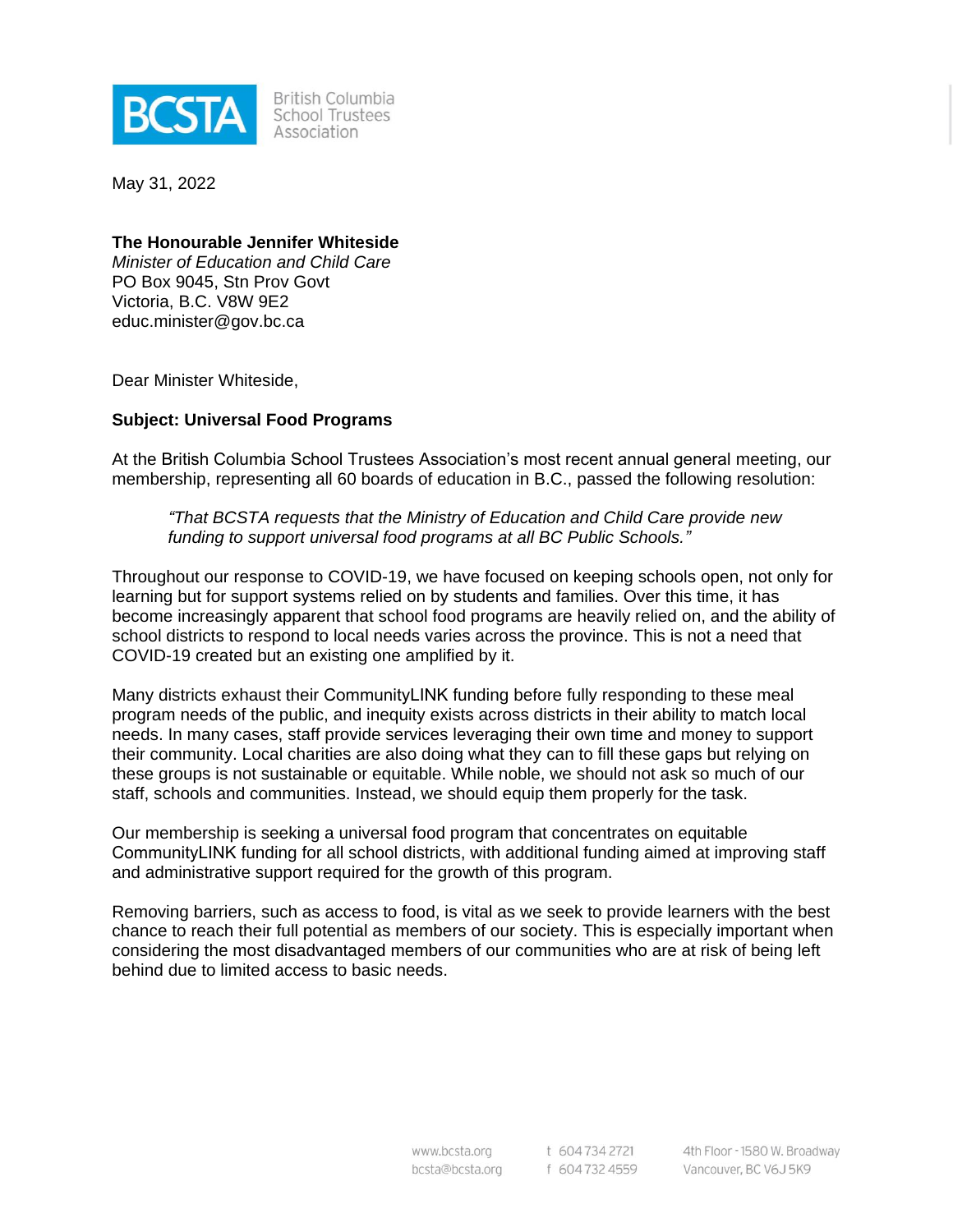

Thank you for taking the time to consider this request from our membership. I look forward to exploring what a program like this would look like with you in future conversations.

Sincerely,

Cowlyn &

**Carolyn Broady** *President* British Columbia School Trustees Association

Motion: A20227

Enclosure: Original motion rationale

CC: Christina Zacharuk, Deputy Minister, Ministry of Education and Child Care Jennifer McCrea, Assistant Deputy Minister, Ministry of Education and Child Care BCSTA member boards of education Suzanne Hoffman, CEO, BCSTA BCSTA Board of Directors